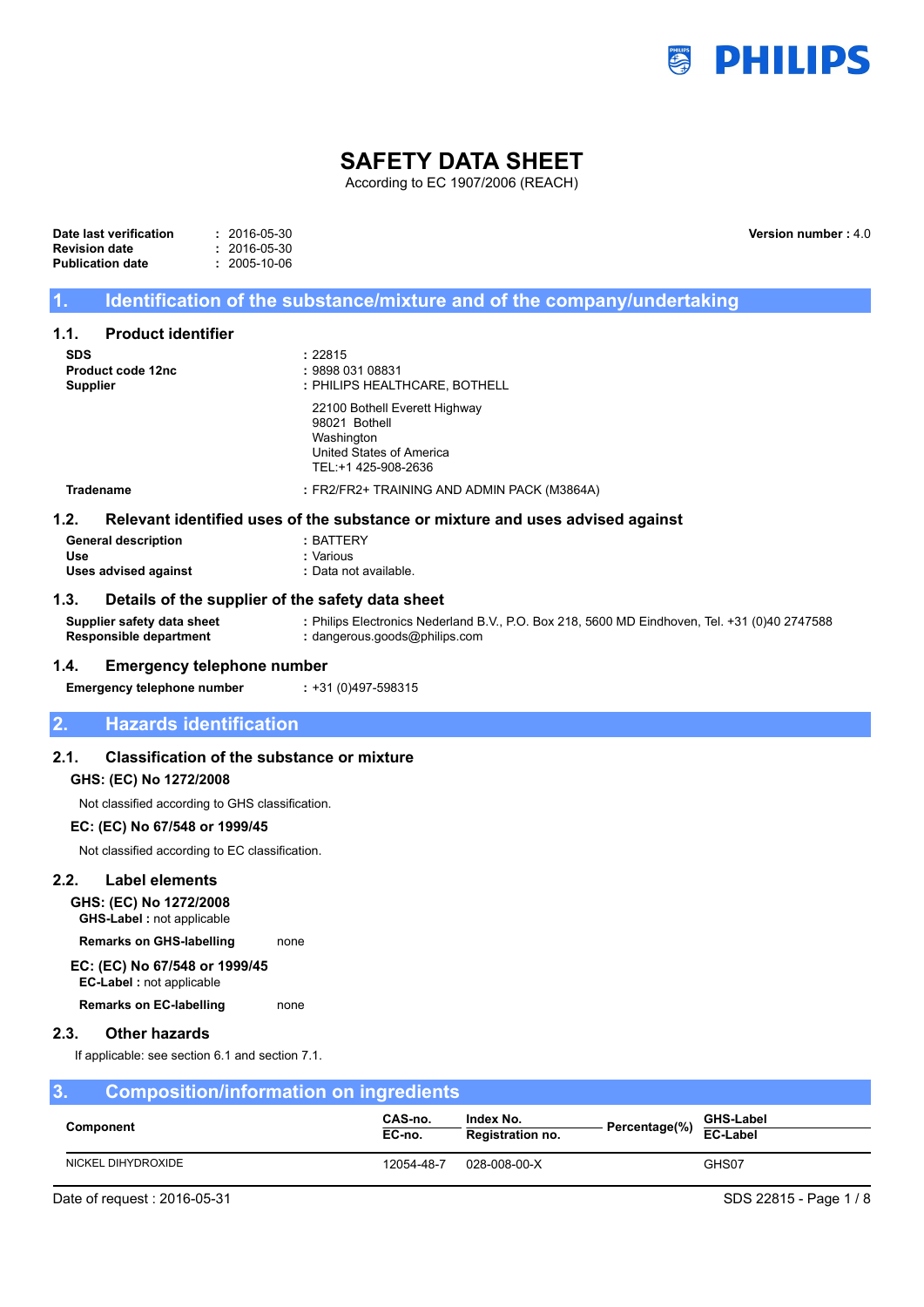|                      | CAS-no.         | Index No.        | Percentage(%) | <b>GHS-Label</b><br><b>EC-Label</b> |  |
|----------------------|-----------------|------------------|---------------|-------------------------------------|--|
| Component            | EC-no.          | Registration no. |               |                                     |  |
|                      | 235-008-5       | 01-2119472435-36 |               | GHS08                               |  |
|                      |                 |                  |               | GHS09                               |  |
|                      |                 |                  |               | H302<br>Acute tox. 4                |  |
|                      |                 |                  |               | H315<br>Skin irrit. 2               |  |
|                      |                 |                  |               | H317<br>Skin sens. 1                |  |
|                      |                 |                  |               | H332<br>Acute tox. 4                |  |
|                      |                 |                  |               | H334<br>Resp. sens. 1               |  |
|                      |                 |                  |               | H341<br>Muta. 2                     |  |
|                      |                 |                  |               | H350i<br>Carc. 1A                   |  |
|                      |                 |                  |               | H360D<br>Repr. 1B                   |  |
|                      |                 |                  |               | STOT RE1<br>H372                    |  |
|                      |                 |                  |               | H400<br>Aquatic acute 1             |  |
|                      |                 |                  |               | H410<br>Aquatic chronic 1           |  |
|                      |                 |                  |               | T, N; R: 49 61 20/22 38 42/43       |  |
|                      |                 |                  |               | 48/23 50/53 68                      |  |
|                      |                 |                  |               | Carc.Cat. 1                         |  |
|                      |                 |                  |               | Muta.Cat. 3                         |  |
|                      |                 |                  |               | Repr.Cat. 2                         |  |
| POTASSIUM HYDROXIDE  | 1310-58-3       | 019-002-00-8     |               | GHS05                               |  |
|                      | $215 - 181 - 3$ | 01-2119487136-33 |               | GHS07                               |  |
|                      |                 |                  |               | H302<br>Acute tox. 4                |  |
|                      |                 |                  |               | H314<br>Skin corr. 1A               |  |
|                      |                 |                  |               | C; R: 2235                          |  |
| SODIUM HYDROXIDE     | 1310-73-2       | 011-002-00-6     |               | GHS05                               |  |
|                      | 215-185-5       | 01-2119457892-27 |               | H314<br>Skin corr. 1A               |  |
|                      |                 |                  |               | C; R: 35                            |  |
| <b>METAL HYDRIDE</b> |                 |                  |               |                                     |  |
|                      |                 |                  |               |                                     |  |
| LITHIUM HYDROXIDE    | 1310-65-2       |                  |               | GHS05                               |  |
|                      | 215-183-4       | 01-2119560576-31 |               | GHS06                               |  |
|                      |                 |                  |               | H301<br>Acute tox. 3                |  |
|                      |                 |                  |               | H314<br>Skin corr. 1A               |  |
|                      |                 |                  |               | H331<br>Acute tox. 3                |  |
|                      |                 |                  |               | H412<br>Aquatic chronic 3           |  |
|                      |                 |                  |               | T;R: 22 23 35 52/53                 |  |

For the full text of the H-sentences, hazard statements and R-sentences mentioned in this section, see section 16.

# **4. First aid measures**

## **4.1. Description of first aid measures**

| Skin              | Not applicable. |
|-------------------|-----------------|
| Ingestion         | Not applicable. |
| <b>Inhalation</b> | Not applicable. |
| Eyes              | Not applicable. |

## **4.2. Most important symptoms and effects, both acute and delayed**

| Skin             | local   |    | Not applicable. |
|------------------|---------|----|-----------------|
|                  | qeneral | ÷  | Not applicable. |
| Ingestion        | local   | ÷. | Not applicable. |
|                  | qeneral |    | Not applicable. |
| Inhalation       | local   |    | Not applicable. |
|                  | qeneral | ÷. | Not applicable. |
| Eyes             | local   |    | Not applicable. |
| Remarks symptoms |         |    | None            |

# **4.3. Indication of any immediate medical attention and special treatment needed**

None

# **5. Firefighting measures**

# **5.1. Extinguishing media**

# **Suitable fire-extinguisher**

determined by surrounding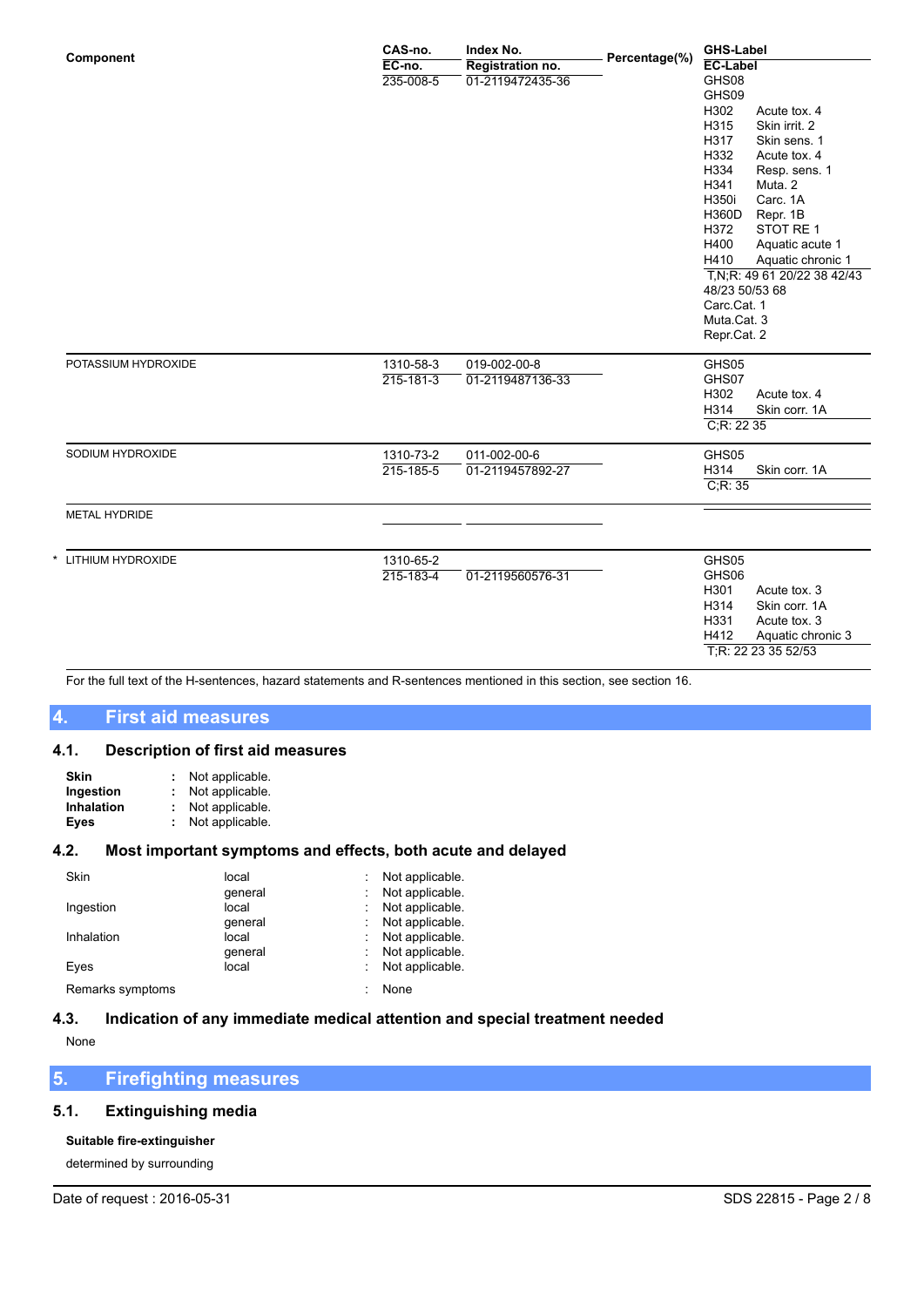not traceable

### **5.2. Special hazards arising from the substance or mixture**

**\* Hazardous decomposition products in fire :** potassium oxide, nickel oxides, sodium oxide, lithium oxide

### **5.3. Advice for firefighters**

In the event of fire, wear protective clothing and use breathing apparatus that is independent of the ambient air.

### **6. Accidental release measures**

### **6.1. Personal precautions, protective equipment and emergency procedures**

#### **Precautions**

Use protective equipment. See section 8.

**Emergency procedure** Is not to be expected.

## **6.2. Environmental precautions**

In accordance with local and national legislation.

### **6.3. Methods and material for containment and cleaning up**

### **Spillage procedure**

not applicable

### **6.4. Reference to other sections**

See section 8 for appropriate personal protection. See section 13 for additional information on waste treatment.

## **7. Handling and storage**

## **7.1. Precautions for safe handling**

Observe label precautions.

Do not eat, drink or smoke in work areas. Remove contaminated clothing and protective equipment. Wash hands after leaving the work area.

| Local exhausting                                  | : Under normal circumstances not applicable. |
|---------------------------------------------------|----------------------------------------------|
| <b>Storage code (on behalf of PGS: M11</b><br>15) |                                              |

## **7.2. Conditions for safe storage, including any incompatibilities**

**Storage conditions <b>:** See also any precautionary statements and S-phrases in section 2.2. Store product protected from proximity to other sources of heat, dry. **Storage temperature :** ≥-20 ºC - ≤35 ºC

## **7.3. Specific end use(s)**

Data not available.

## **8. Exposure controls/personal protection**

### **8.1. Control parameters**

#### **Exposure limits :**

| applicable to: The Netherlands |                            |   |                                               |
|--------------------------------|----------------------------|---|-----------------------------------------------|
| No TWA has been laid down.     |                            |   | NICKEL DIHYDROXIDE                            |
| No TWA has been laid down.     |                            |   | POTASSIUM HYDROXIDE                           |
| No TWA has been laid down.     |                            |   | SODIUM HYDROXIDE                              |
| No TWA has been laid down.     |                            |   | <b>METAL HYDRIDE</b>                          |
| *No TWA has been laid down.    |                            |   | LITHIUM HYDROXIDE                             |
| applicable to:                 | Belgium (20 °C; 1013 mbar) |   |                                               |
| TWA(8 hours):                  | $0.2$ mg/m $3$             |   | NICKEL DIHYDROXIDE(as nickel)                 |
| TWA(15 minutes):               | $2 \text{ mg/m}$           | С | POTASSIUM HYDROXIDE                           |
| TWA(8 hours):                  | $2 \text{ mg/m}$           | С | SODIUM HYDROXIDE                              |
| applicable to:                 | Germany (20 °C; 1013 mbar) |   |                                               |
| TWA(8 hours):                  | $0.05$ mg/m $3$            |   | NICKEL DIHYDROXIDE(as nickel, inhalable dust) |
| TWA(8 hours):                  | $2 \text{ mg/m}$           |   | SODIUM HYDROXIDE                              |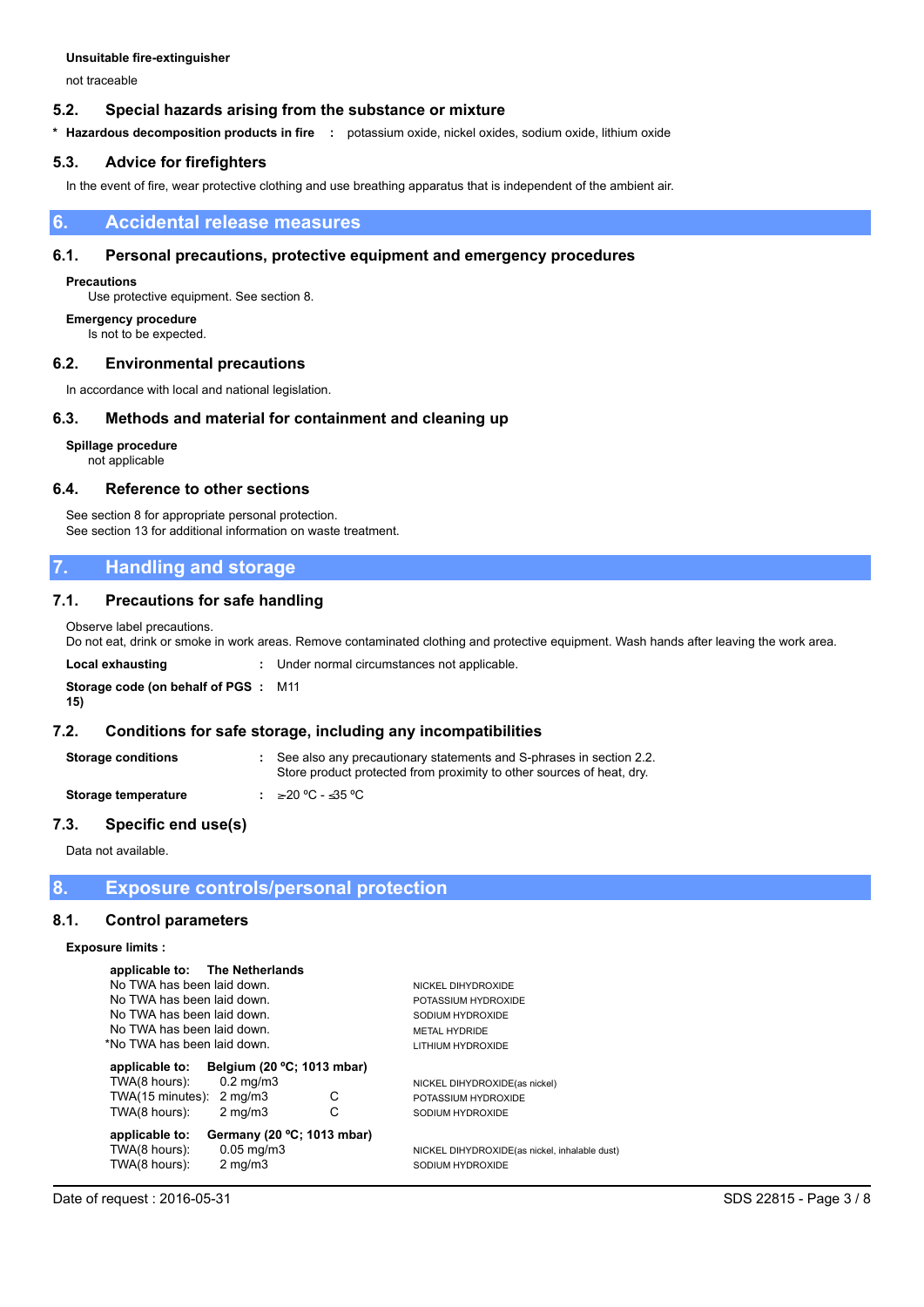| applicable to:    |                                | United States of America (25 °C; 1013 mbar) |                                                                    |
|-------------------|--------------------------------|---------------------------------------------|--------------------------------------------------------------------|
| TWA(8 hours):     | $0.2 \text{ mg/m}$ 3           |                                             | NICKEL DIHYDROXIDE(as nickel, insoluble) - [according<br>to ACGIH] |
| TWA(8 hours):     | 1 mg/m $3$                     |                                             | NICKEL DIHYDROXIDE(as nickel) - [according to OSHA]                |
| TWA(15 minutes):  | $2$ mg/m $3$                   | С                                           | POTASSIUM HYDROXIDE                                                |
| TWA(15 minutes):  | $2 \text{ mg/m}$               | C                                           | SODIUM HYDROXIDE- [according to ACGIH]                             |
| TWA(8 hours):     | $2 \text{ mg/m}$ 3             |                                             | SODIUM HYDROXIDE- [according to OSHA]                              |
| applicable to:    | Sweden (20 °C; 1013 mbar)      |                                             |                                                                    |
| TWA(8 hours):     | $0.1$ mg/m $3$                 |                                             | NICKEL DIHYDROXIDE(as nickel, dust)                                |
| TWA(8 hours):     | 1 mg/m $3$                     |                                             | POTASSIUM HYDROXIDE(as inhalable dust)                             |
| TWA(8 hours):     | $2 \text{ mg/m}$ 3             | C                                           | POTASSIUM HYDROXIDE(as inhalable dust)                             |
| TWA(8 hours):     | 1 mg/m $3$                     |                                             | SODIUM HYDROXIDE                                                   |
| TWA(8 hours):     | $2 \text{ mg/m}$ 3             | С                                           | SODIUM HYDROXIDE                                                   |
| *TWA(8 hours):    | $0.02$ mg/m $3$                | C                                           | LITHIUM HYDROXIDE(as lithium, inhalable dust)                      |
| applicable to:    | Switzerland (20 °C; 1013 mbar) |                                             |                                                                    |
| TWA(8 hours):     | $0.05$ mg/m $3$                |                                             | NICKEL DIHYDROXIDE(as nickel, inhalable dust)                      |
| TWA(8 hours):     | $2 \text{ mg/m}$ 3             |                                             | POTASSIUM HYDROXIDE(as inhalable dust)                             |
| TWA(8 hours):     | $2 \text{ mg/m}$ 3             |                                             | SODIUM HYDROXIDE(as inhalable dust)                                |
| TWA(15 minutes):  | $2 \text{ mg/m}$               |                                             | SODIUM HYDROXIDE(as inhalable dust)                                |
| applicable to:    | China (20 °C; 1013 mbar)       |                                             |                                                                    |
| TWA(8 hours):     | 1 mg/m $3$                     |                                             | NICKEL DIHYDROXIDE(as nickel)                                      |
| TWA(8 hours):     | $2 \text{ mg/m}$ 3             |                                             | POTASSIUM HYDROXIDE                                                |
| TWA(8 hours):     | $2 \text{ mg/m}$ 3             |                                             | SODIUM HYDROXIDE                                                   |
| C=Ceiling; S=Skin |                                |                                             |                                                                    |

### **Remarks exposure limits :**

none

### **DNEL (Derived No Effect Level)**

| Worker - Inhalation - Long term exposure - Systemic effects: 1 mg/m3  | PUTASSIUM HYDROXIDE       |  |  |
|-----------------------------------------------------------------------|---------------------------|--|--|
|                                                                       | : Chemicalcards<br>Source |  |  |
| Worker - Inhalation - Long term exposure - Local effects: 1.0 mg/m3   | SODIUM HYDROXIDE          |  |  |
|                                                                       | : Supplier<br>Source      |  |  |
| Consumer - Inhalation - Long term exposure - Local effects: 1.0 mg/m3 | SODIUM HYDROXIDE          |  |  |
|                                                                       |                           |  |  |

Worker - Inhalation - Long term exposure - Systemic effects: 10 mg/m3

Worker - Dermal - Long term exposure - Systemic effects: 41 mg/kg bw/day LITHIUM Source

## **PNEC (Predicted No Effect Concentration)**

| Fresh water: 2.3 mg/l            | LITHIUM HYDROXIDE | Source | Chemicalcards |
|----------------------------------|-------------------|--------|---------------|
| Marine water: 0.23 mg/l          | LITHIUM HYDROXIDE | Source | Chemicalcards |
| Intermittent releases: 0.34 mg/l | LITHIUM HYDROXIDE | Source | Chemicalcards |
|                                  |                   |        |               |

## **8.2. Exposure controls**

### **Advised personal protection :**

| Hands             | not applicable            |
|-------------------|---------------------------|
| Breakthrough time | not applicable            |
| Eves              | not applicable            |
| Inhalation        | not applicable            |
| Skin              | none (when used normally) |
|                   |                           |

# **9. Physical and chemical properties**

# **9.1. Information on basic physical and chemical properties**

| <b>Physical state</b>             | $:$ battery                   |                             |
|-----------------------------------|-------------------------------|-----------------------------|
| Colour                            | : type dependent              |                             |
| Odour                             | : odourless                   |                             |
| Odour threshold (20°C; 1013 mbar) | $:$ not traceable             |                             |
| рH                                | : not applicable              |                             |
| <b>Melting point/range</b>        | : not traceable               |                             |
| Boiling point/range               | : not traceable               |                             |
| Flash point/range                 | : not applicable              |                             |
| Vapor rate/range                  | : not applicable              |                             |
| Flammability (solid, gas)         | : data not available          |                             |
| <b>Explosive limits</b>           | : not applicable              |                             |
| Vapour pressure                   | : not applicable              |                             |
| <b>Density</b>                    | $:$ not traceable             |                             |
| Solubility in water               | : not applicable              |                             |
| Log Po/w                          | POTASSIUM HYDROXIDE<br>: 0.83 | : Supplier<br><b>Source</b> |
| <b>Autoignition temperature</b>   | : not applicable              |                             |
| Decomposition temperature         | : not traceable               |                             |
| <b>Viscosity</b>                  | : not applicable              |                             |
| Dust explosions possible in air   | : not applicable              |                             |

POTASSIUM HYDROXIDE

**Source : Supplier<br>LITHIUM HYDROXIDE** 

**Source :** Chemicalcards<br>LITHIUM HYDROXIDE

**Source :** Chemicalcards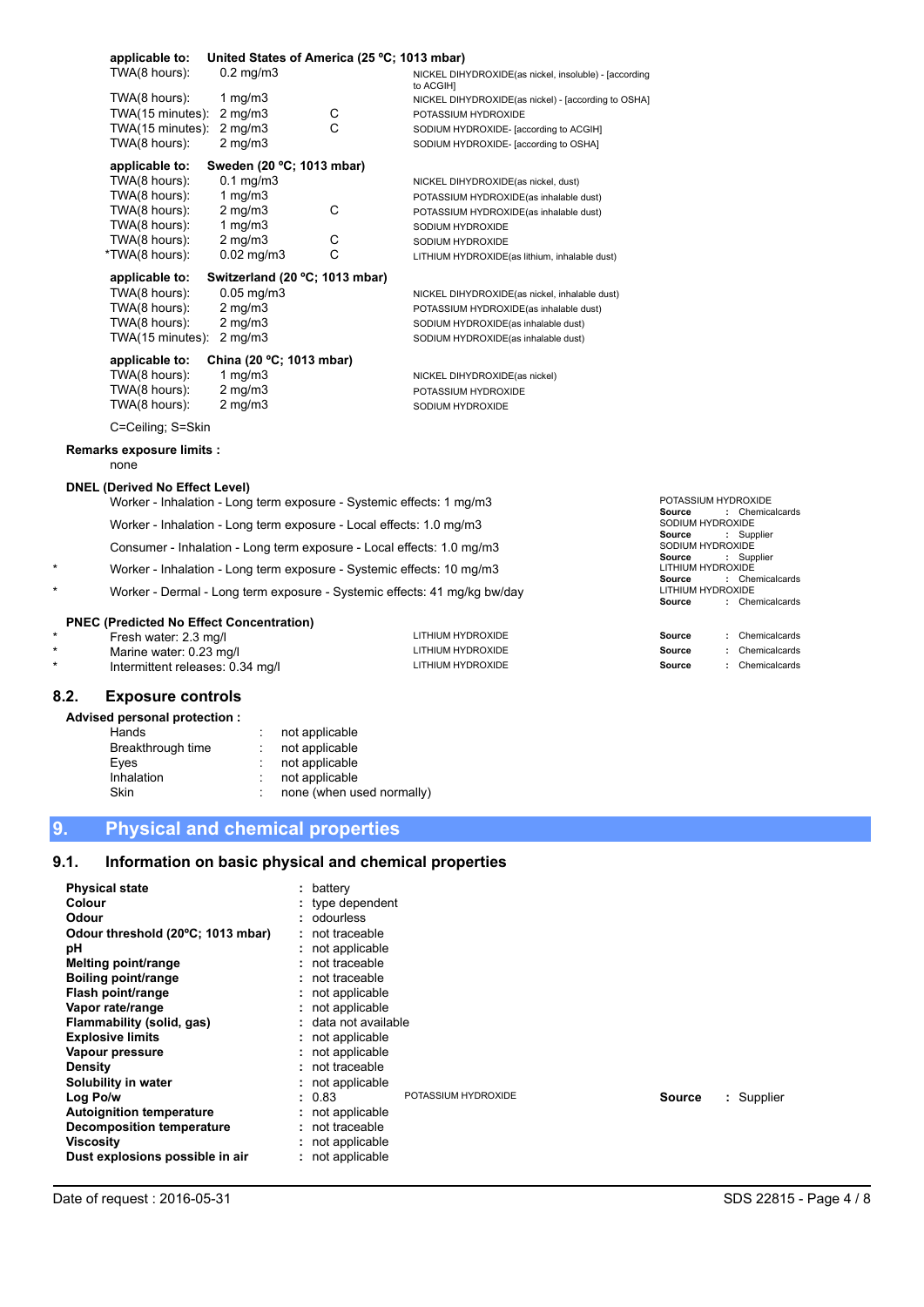## **9.2. Other information**

| Solubility in fat               | not applicable |
|---------------------------------|----------------|
| <b>Electrostatic chargement</b> | not traceable  |

# **10. Stability and reactivity**

## **10.1. Reactivity**

See section 10.2 - 10.6.

## **10.2. Chemical stability**

The substance or mixture is stable under normal conditions. See also section 10.4.

## **10.3. Possibility of hazardous reactions**

| <b>Reactions with water</b> | : no                  |
|-----------------------------|-----------------------|
| Other hazardous conditions  | : Data not available. |

## **10.4. Conditions to avoid**

Data not available.

## **10.5. Incompatible materials**

**Hazardous reactions with :** none

## **10.6. Hazardous decomposition products**

**Hazardous decomposition products at heating :** none

# **11. Toxicological information**

## **11.1. Information on toxicological effects**

| <b>Acute oral toxicity</b>                                                                                             |                      |                                           |                                       |                                |                                            |
|------------------------------------------------------------------------------------------------------------------------|----------------------|-------------------------------------------|---------------------------------------|--------------------------------|--------------------------------------------|
| LD-50: 1.5 g/kg (ORL-RAT)<br>LD-50: 333 mg/kg (ORL-RAT)                                                                |                      | NICKEL DIHYDROXIDE<br>POTASSIUM HYDROXIDE |                                       | <b>Method</b><br><b>Source</b> | $\therefore$ OECD 425<br>: ChemDat (Merck) |
| LDLo: 500 mg/kg (ORL-RBT)<br>* LD-50: 210 mg/kg (ORL-RAT)                                                              |                      | SODIUM HYDROXIDE<br>LITHIUM HYDROXIDE     |                                       | <b>Source</b>                  | : ChemDat (Merck)                          |
| <b>Acute dermal toxicity</b><br>LD-50: 1.35 g/kg (SKN-RBT)                                                             |                      | SODIUM HYDROXIDE                          |                                       | <b>Source</b>                  | : Supplier                                 |
| <b>Acute inhalation toxicity</b><br>* LC-50: 0.960 mg/l/4H (IHL-RAT)                                                   |                      | LITHIUM HYDROXIDE                         |                                       | <b>Source</b>                  | : Easi View                                |
| <b>Ames test</b><br>negative                                                                                           |                      | SODIUM HYDROXIDE                          |                                       | <b>Source</b>                  | : IUCLID                                   |
| Skin corrosion/irritation<br>The substance or mixture is not classified for skin corrosion/-irritation.                |                      |                                           |                                       |                                |                                            |
| Serious eye damage/irritation<br>The substance or mixture is not classified for serious eye damage/irritation.         |                      |                                           |                                       |                                |                                            |
| Respiratory or skin sensitisation<br>The substance or mixture is not classified for respiratory or skin sensitisation. |                      |                                           |                                       |                                |                                            |
| Germ cell mutagenicity<br>The substance or mixture is not classified for germ cell mutagenicity.                       |                      |                                           |                                       |                                |                                            |
| Carcinogenicity<br>The substance or mixture is not classified for carcinogenicity.                                     |                      |                                           |                                       |                                |                                            |
| Additional information regarding carcinogenicity (NTP, IARC, OSHA)                                                     |                      |                                           |                                       |                                |                                            |
| NTP: KHC                                                                                                               | IARC: 1              | OSHA: no                                  | NICKEL DIHYDROXIDE                    |                                |                                            |
| NTP: no                                                                                                                | IARC: no             | OSHA: no                                  | POTASSIUM HYDROXIDE                   |                                |                                            |
| NTP: no<br>NTP: no                                                                                                     | IARC: no<br>IARC: no | OSHA: no<br>OSHA: no                      | SODIUM HYDROXIDE<br>LITHIUM HYDROXIDE |                                |                                            |
| <b>Reproductive toxicity</b><br>The substance or mixture is not classified for reproductive toxicity.                  |                      |                                           |                                       |                                |                                            |
| Specific target organ toxicity-single exposure                                                                         |                      |                                           |                                       |                                |                                            |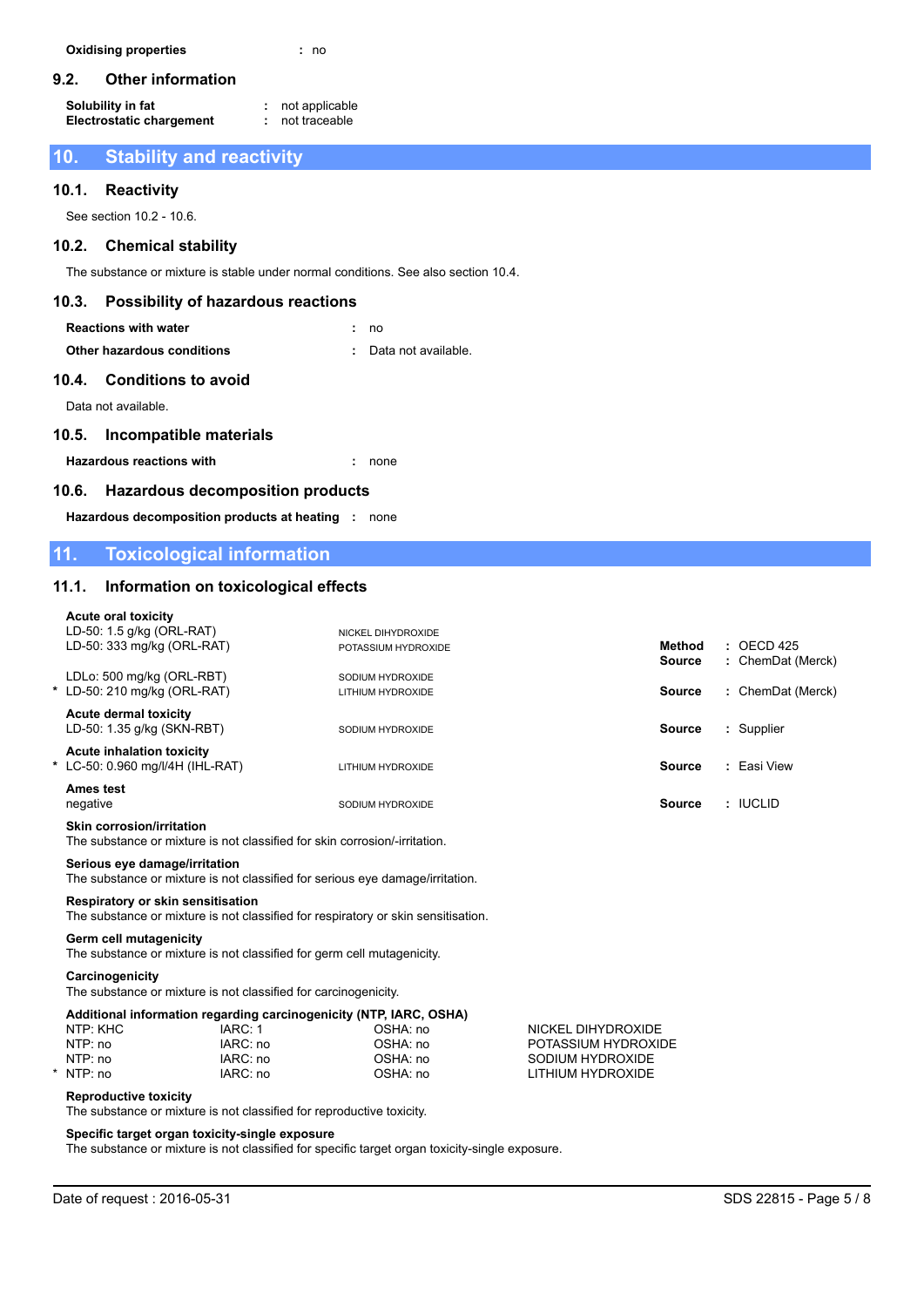### **Specific target organ toxicity-repeated exposure**

The substance or mixture is not classified for specific target organ toxicity-repeated exposure.

### **Aspiration hazard**

The substance or mixture is not classified for aspiration hazard.

| <b>Symptoms</b>  |         |                 |
|------------------|---------|-----------------|
| Skin             | local   | Not applicable. |
|                  | qeneral | Not applicable. |
| Ingestion        | local   | Not applicable. |
|                  | qeneral | Not applicable. |
| Inhalation       | local   | Not applicable. |
|                  | qeneral | Not applicable. |
| Eyes             | local   | Not applicable. |
| Remarks symptoms |         | None            |

# **12. Ecological information**

### **12.1. Toxicity**

| <b>Ecotoxicity</b><br>LC-50: 80 mg/l/96H (Fish)<br>LC-50: 45.4 mg/l/96H (Fish)<br>EC-50: ≥33 - ≤100 mg/l/48H (Daphnia)<br>* EC-50: 19.1 mg/l/48H (Daphnia) |                                                                            | POTASSIUM HYDROXIDE<br>SODIUM HYDROXIDE<br>SODIUM HYDROXIDE<br>LITHIUM HYDROXIDE | <b>Source</b><br><b>Source</b> | : IUCLID<br>: ACROS |
|------------------------------------------------------------------------------------------------------------------------------------------------------------|----------------------------------------------------------------------------|----------------------------------------------------------------------------------|--------------------------------|---------------------|
| <b>Persistence and degradability</b><br>12.2.                                                                                                              |                                                                            |                                                                                  |                                |                     |
| <b>Biological oxygen demand</b><br>Chemical oxygen demand<br>Biological/chemical oxygen<br>demand ratio<br>Degradability                                   | $:$ not traceable<br>: not traceable<br>: not traceable<br>: not traceable |                                                                                  |                                |                     |
| <b>Bioaccumulative potential</b><br>12.3.                                                                                                                  |                                                                            |                                                                                  |                                |                     |
| <b>Bioconcentration factor</b><br>(BCF)                                                                                                                    | : not traceable                                                            |                                                                                  |                                |                     |
| Log Po/w                                                                                                                                                   | : 0.83                                                                     | POTASSIUM HYDROXIDE                                                              | <b>Source</b>                  | : Supplier          |
| Mahilify in aail<br>19 A                                                                                                                                   |                                                                            |                                                                                  |                                |                     |

### **12.4. Mobility in soil**

**Henry Constant :** not traceable

### **12.5. Results of PBT and vPvB assessment**

Data not available.

### **12.6. Other adverse effects**

**Remarks on ecotoxicity :** none

## **13. Disposal considerations**

### **13.1. Waste treatment methods**

In accordance with local and national legislation.

## **14. Transport information**

### **14.1. UN number**

| ADR/RID           | : Not subject to Transport-regulation Dangerous Substances      |
|-------------------|-----------------------------------------------------------------|
| IMDG/IMO          | .3496                                                           |
| <b>IATA/ICAO</b>  | : Not subject to Transport-regulation Dangerous Substances      |
| Remarks IMDG/IMO  | : For transport exemptions consult IMDG special provision 963.  |
| Remarks IATA/ICAO | : For transport exemptions consult IATA special provision A199. |

# **14.2. UN proper shipping name**

| ADR/RID   | : Not subject to Transport-regulation Dangerous Substances |
|-----------|------------------------------------------------------------|
| IMDG/IMO  | : BATTERIES. NICKEL-METAL HYDRIDE                          |
| IATA/ICAO | : Not subject to Transport-regulation Dangerous Substances |

## **14.3. Transport hazard class(es)**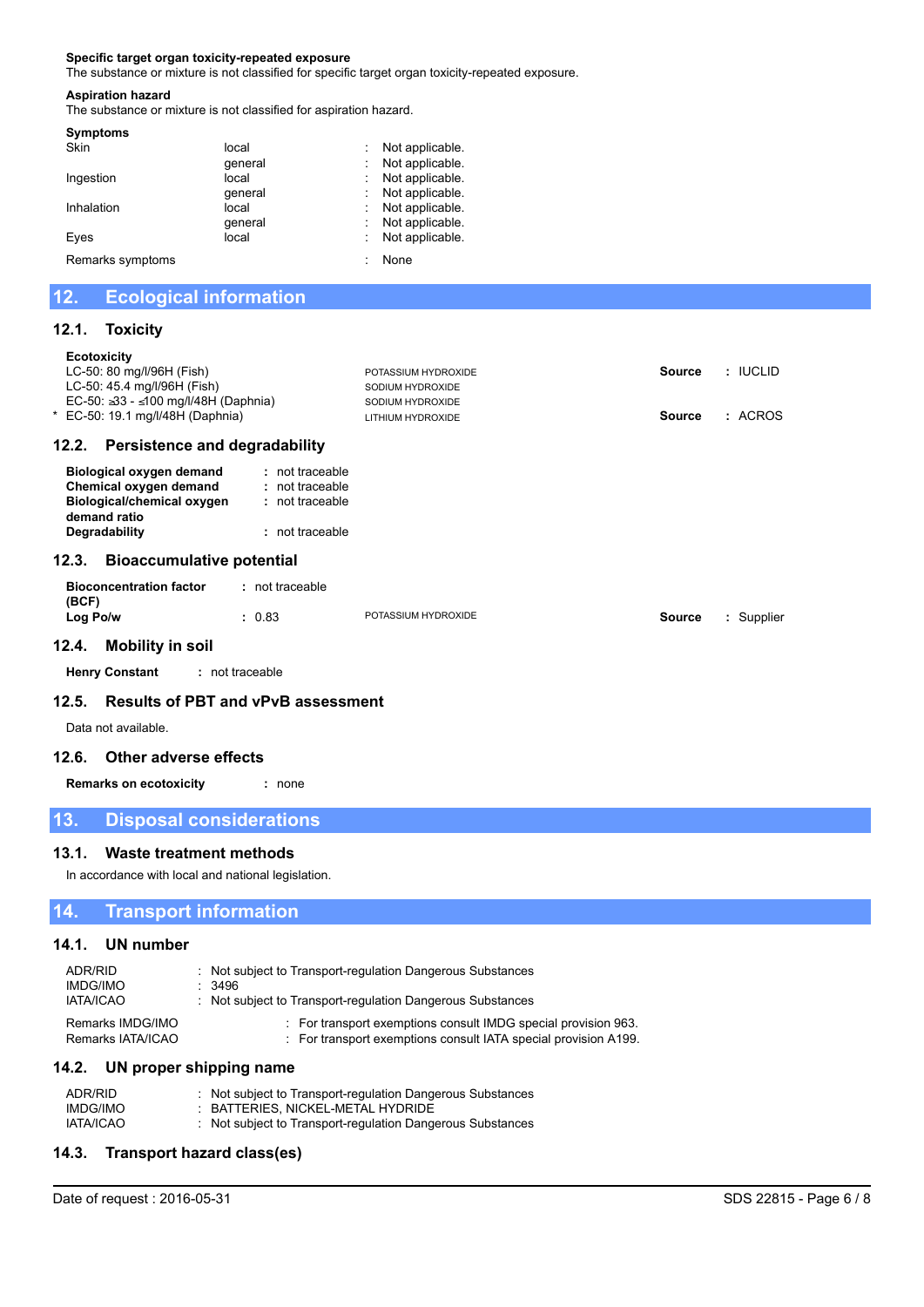| ADR/RID          | : Not subject to Transport-regulation Dangerous Substances |
|------------------|------------------------------------------------------------|
| IMDG/IMO         | ۰. 9                                                       |
| <b>IATA/ICAO</b> | : Not subject to Transport-regulation Dangerous Substances |

### **14.4. Packing group**

| ADR/RID          | : Not subject to Transport-regulation Dangerous Substances |
|------------------|------------------------------------------------------------|
| IMDG/IMO         | : NONE                                                     |
| <b>IATA/ICAO</b> | : Not subject to Transport-regulation Dangerous Substances |

### **14.5. Environmental hazards**

Marine pollutant : no

### **14.6. Special precautions for user**

Hazard identification number (ADR/RID) : none<br>EmS (IMDG/IMO) : F-A, S-I EmS (IMDG/IMO)

### **14.7. Transport in bulk according to Annex II of Marpol and the IBC Code**

Data not available.

## **15. Regulatory information**

## **15.1. Safety, health and environmental regulations/legislation specific for the substance or mixture**

- Data not available.

### **15.2. Chemical safety assessment**

- Data not available.

## **16. Other information**

**Remarks on SDS :** none

### **Overview relevant H-sentences from all components in section 3**

| H <sub>301</sub>  | Toxic if swallowed.                                                        |
|-------------------|----------------------------------------------------------------------------|
| H302              | Harmful if swallowed.                                                      |
| H314              | Causes severe skin burns and eye damage.                                   |
| H <sub>315</sub>  | Causes skin irritation.                                                    |
| H <sub>3</sub> 17 | May cause an allergic skin reaction.                                       |
| H <sub>331</sub>  | Toxic if inhaled.                                                          |
| H332              | Harmful if inhaled                                                         |
| H334              | May cause allergy or asthma symptoms or breathing difficulties if inhaled. |
| H <sub>341</sub>  | Suspected of causing genetic defects.                                      |
| H350i             | May cause cancer by inhalation.                                            |
| <b>H360D</b>      | May damage the unborn child.                                               |
| H372              | Causes damage to organs through prolonged or repeated exposure.            |
| H410              | Very toxic to aquatic life with long lasting effects.                      |
| H412              | Harmful to aquatic life with long lasting effects.                         |
|                   |                                                                            |

### **Overview relevant hazard statements from all components in section 3**

- C CORROSIVE<br>N DANGEROUS
- DANGEROUS FOR THE ENVIRONMENT
- T TOXIC

### **Overview relevant R-sentences from all components in section 3**

| 20/22 | Harmful by inhalation and if swallowed.                                                          |
|-------|--------------------------------------------------------------------------------------------------|
| 22    | Harmful if swallowed.                                                                            |
| 23    | Toxic by inhalation.                                                                             |
| 35    | Causes severe burns.                                                                             |
| 38    | Irritating to skin.                                                                              |
| 42/43 | May cause sensitization by inhalation and skin contact.                                          |
| 48/23 | Toxic: danger of serious damage to health by prolonged exposure through inhalation.              |
| 49    | May cause cancer by inhalation.                                                                  |
| 50/53 | Very toxic to aquatic organisms, may cause long-term adverse effects in the aquatic environment. |
| 52/53 | Harmful to aquatic organisms, may cause long-term adverse effects in the aquatic environment.    |
| 61    | May cause harm to the unborn child.                                                              |
| 68    | Possible risk of irriversible effects.                                                           |
|       |                                                                                                  |

### **Training advice**

Provide adequate information, instruction and training for operators.